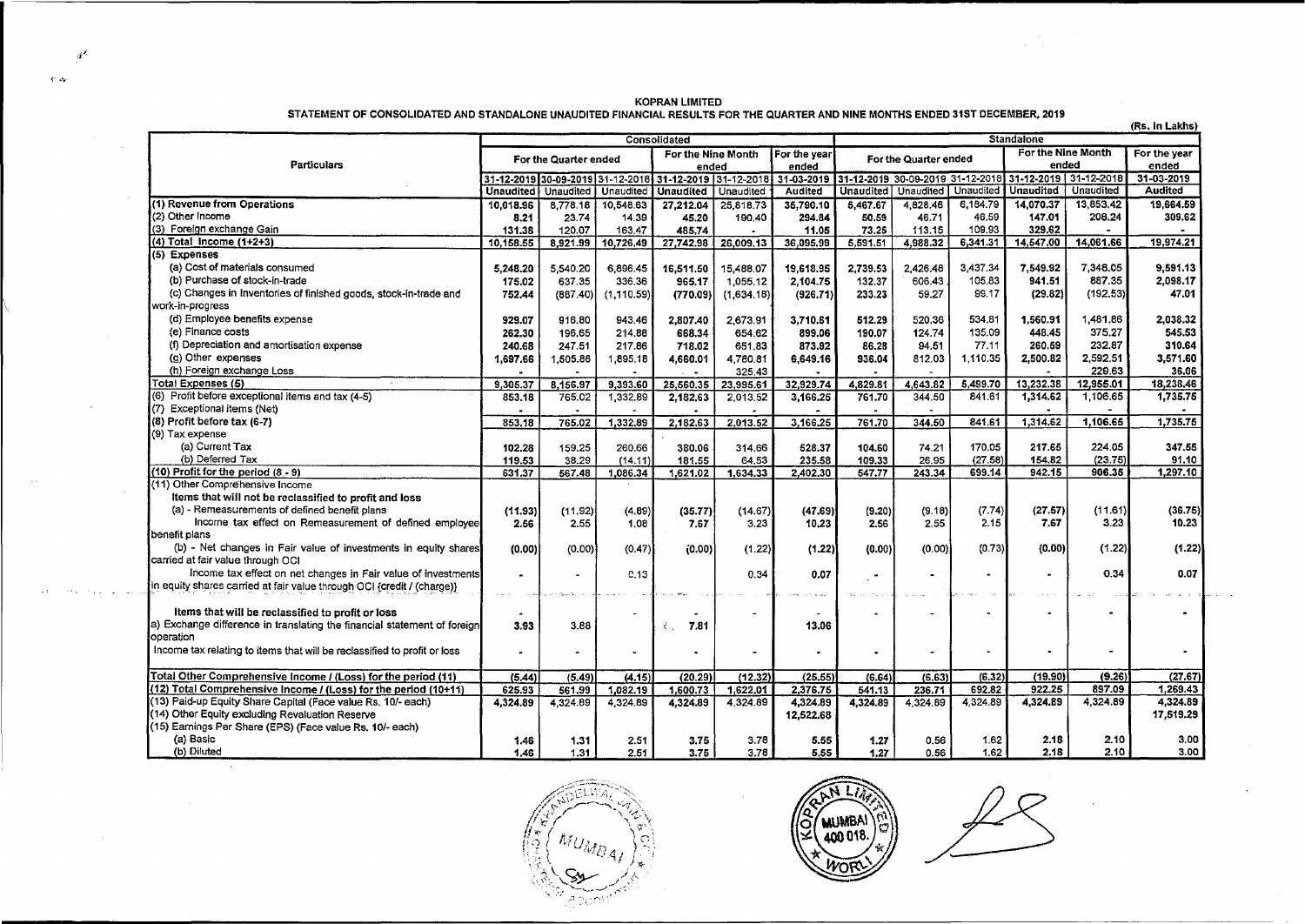### Notes:-

<'·

 $\sim$ 

1) The Statement of consolidated and standalone financial results have been prepared in accordance with Indian Accounting Standards (Ind AS) prescribed under Section 133 of the Companies Act 2013, read with Rule 3 of the Companies (Indian Accounting Standards) Rules, 2015, Companies (Indian Accounting standards) (Amendment) Rules, 2016 and other accounting principles generally accepted fn India. There is no minority interest

2) The above consolidated and standalone financial results have been reviewed by the Audit Committee and approved by the Board of Directors at its meeting held on 31st January, 2020 and have been subjected to limited review by the Statutory Auditors of the Company.

3) The Company is engaged primarily in the Pharmaceuticals business and there are no separate reportable segments as per Ind AS 108 on" Operating Segment Reporting".

4) Effective April 01, 2019, the Company has adopted Ind AS 116 Leases and reviewed all contracts having lease components existing on April 01, 2019. These contracts are in the nature of short-term leases and hence there is no impact of application of Ind AS 116 on the financial results of the Company.

5) The Panoli Project of Kopran Research Laboratories Ltd still awaits government clearance.

6) Figures for the previous period have been regrouped or reclassified, wherever necessary to make them comparable with the figures of the current period.<br>**PARTICALLIMITED** 



and states and a

The company of the company of the company of the

Place : Mumbai Surghdra Somani<sup>}</sup> Surghdra Somani<sup>}</sup> Surghdra Somani<sup>}</sup> Surghdra Somani<sup>}</sup> Surghdra Somani<sup>}</sup> Surghdra Somani<sup>}</sup>



Date : 31st Januarv. 2020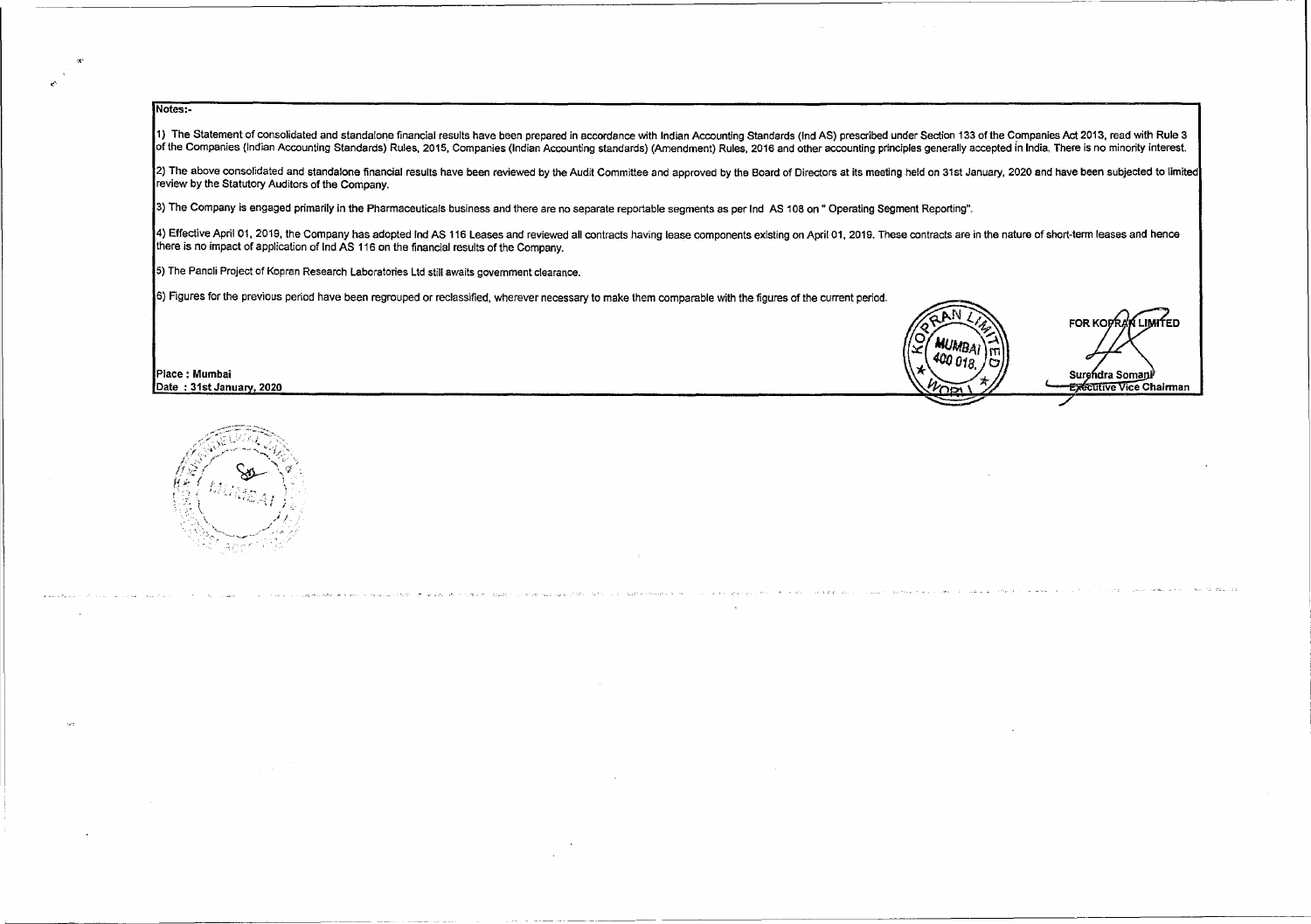**KHANDELWAL JAIN & CO.**<br>CHARTERED ACCOUNTANTS

6-B&C, Pil Court, 6th Floor, 111, M. Karve Road, Churchgate, Mumbai - 400 020. Tel.: (+91-22) 4311 5000 Fax: 4311 5050

12-B, Baldota Bhavan, 5th Floor, 117, M. Karve Road, Churchgate, Mumbai - 400 020. Tel.: (+91-22) 4311 6000 Fax: 4311 6060

# Independent Auditor's Review Report on Quarterly and year to date Unaudited Standalone Financial Results of Kopran Limited Pursuant to the Regulation 33 of the Securities and Exchange Board of India (Listing Obligations and Disclosure Requirements) Regulations, 2015

## To the Board of Directors of Kopran Limited

- 1. We have reviewed the accompanying Statement of Unaudited Standalone Financial Results of Kopran Limited, ("the Company") for the quarter and nine months ended December 31, 2019 ("the Statement"), being submitted by the Company pursuant to the requirements of Regulation 33 of the SEBI (Listing Obligations and Disclosure Requirements) Regulations, 2015 ("the Regulations"), read with SEBI Circular No. CIR/CFD/CMD 1/44/2019 dated March 29, 2019 ("the Circular").
- 2. This Statement which is the responsibility of the Company's Management and has been approved by the Board of Directors of the Company has been prepared in accordance with the recognition and measurement principles laid down in the Indian Accounting Standard 34 "Interim Financial Reporting" (Ind AS 34), prescribed under section 133 of the Companies Act, 2013 read with relevant rules issued thereunder, the Regulations, the Circular and other accounting principles generally accepted in India. Our responsibility is to issue a report on the Statement based on our review.
- 3. We conducted our review of the Statement in accordance with the Standard on Review Engagements (SRE) 2410 'Review of Interim Financial Information Performed by the Independent Auditor of the Entity', issued by the Institute of Chartered Accountants of India. This Standard requires that we plan and perform the review to obtain moderate assurance as to whether the Statement is free of material misstatement. A review is limited primarily to inquiries of company personnel and analytical procedures applied to financial data and thus provides less assurance than an audit. We have not performed an audit and, accordingly, we do not express an audit opinion.

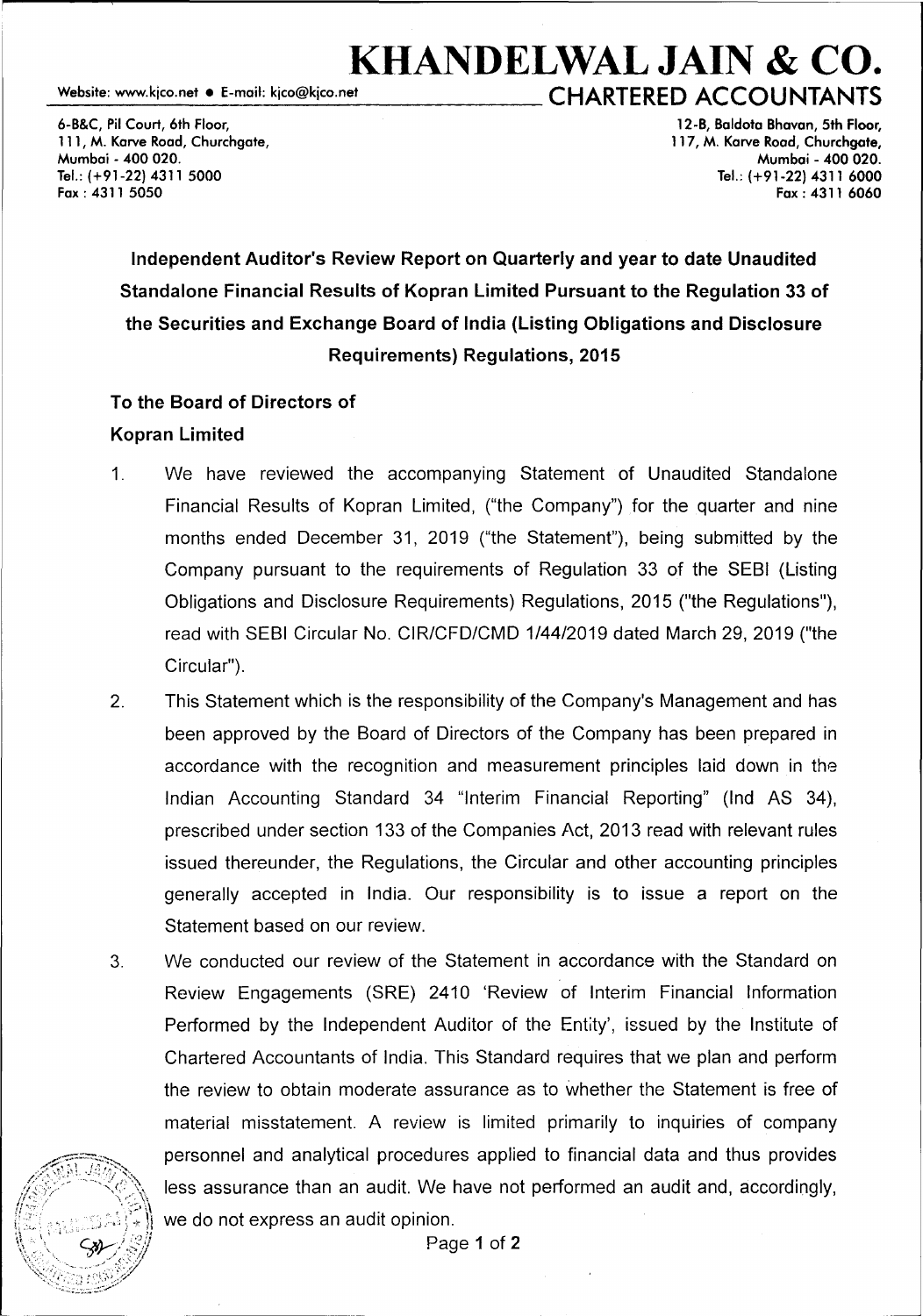## **KHANDELWAL JAIN & CO. CONTINUATION SHEET**

CHARTERED ACCOUNTANTS

4. Based on our review conducted as above, nothing has come to our attention that causes us to believe that the accompanying Statement of Unaudited Standalone Financial Results, prepared in accordance with applicable Indian Accounting Standards (Ind AS) prescribed under section 133 of the Companies Act, 2013 read with relevant rules issued thereunder and other recognized accounting practices and policies, has not disclosed the information required to be disclosed in terms of Regulation 33 of the SEBI (Listing Obligations and Disclosure Requirements) Regulations, 2015, including the manner in which it is to be disclosed, or that it contains any material misstatement.

## For **KHANDELWAL JAIN & CO. Chartered Accountants, Firm Registration No.: 105049W**



**PARTNER** 



**Membership No.: 33632 UDIN:** 20033l32.A~AAAA7323.

Place: Mumbai Date : January 31, 2020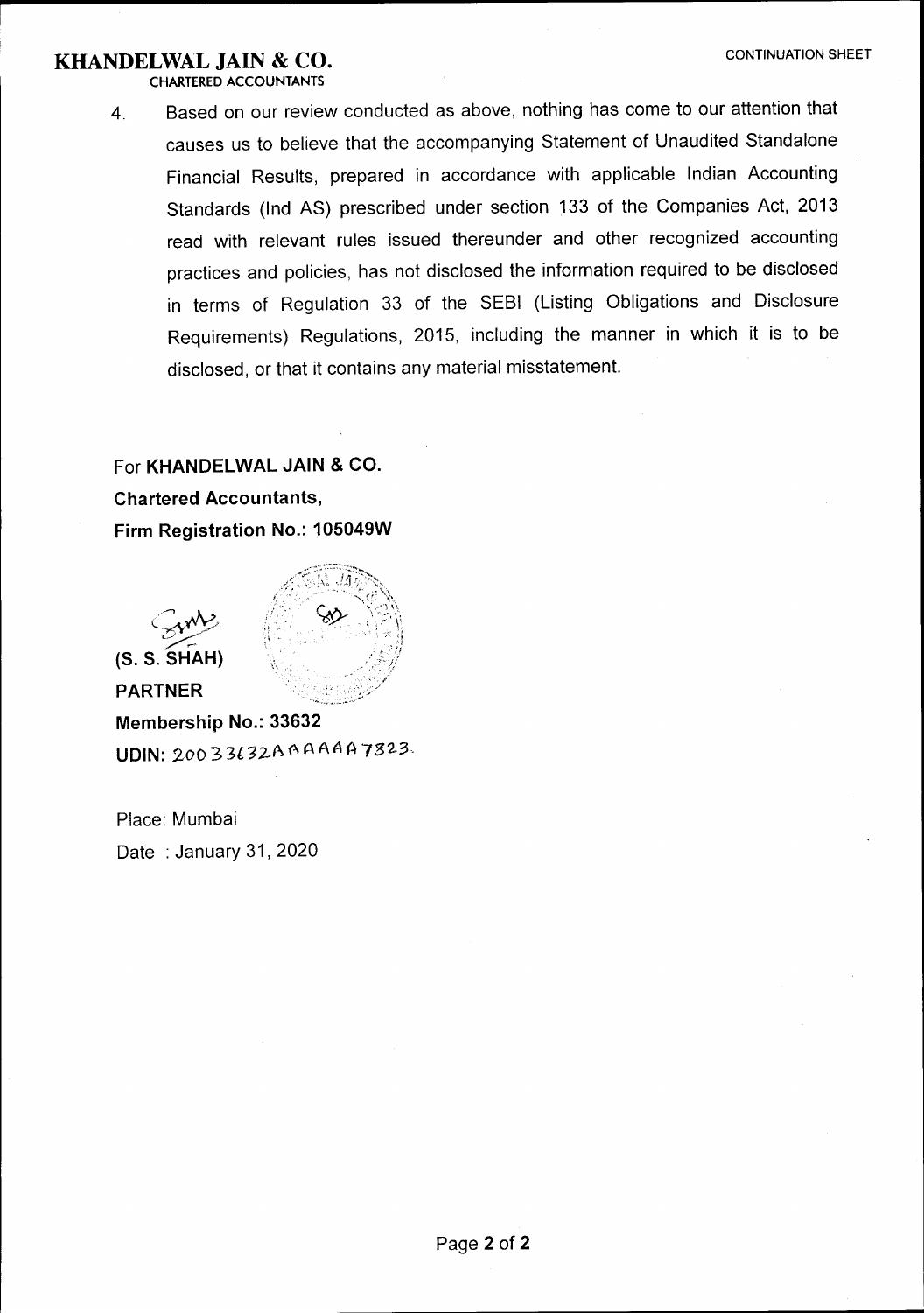**KHANDELWAL JAIN & CO.**<br>Website: www.kico.net • E-mail: kico@kico.net<br>CHARTERED 4660111 ITALITS **CHARTERED ACCOUNTANTS** 

6-B&C, Pit Court, 6th Floor, 111, M. Karve Road, Churchgate, Mumbai - 400 020. Tel.: (+91-22) 4311 5000 Fax: 4311 5050

12-B, Baldota Bhavan, 5th Floor, 117, M. Karve Road, Churchgate, Mumbai - 400 020. Tel.: (+91-22) 4311 6000 Fax: 4311 6060

**Independent Auditor's Review Report on Quarterly and year to date Unaudited Consolidated Financial Results of Kopran Limited Pursuant to the Regulation 33 of the Securities and Exchange Board of India (Listing Obligations and Disclosure Requirements) Regulations, 2015** 

### **To the Board of Directors of**

### **Kopran Limited**

- 1. We have reviewed the accompanying Statement of Unaudited Consolidated Financial Results of Kopran Limited ("the Parent" or "the Company") and its subsidiaries (the parent and its subsidiaries together referred to as "the Group") for the quarter ended December 31, 2019 and for the period from April 01, 2019 to December 31, 2019 ("the Statement"), being submitted by the Parent pursuant to the requirements of Regulation 33 of the SEBI (Listing Obligations and Disclosure Requirements) Regulations, 2015 ("the Regulations"), as amended.
- 2. This Statement, which is the responsibility of the Parent's Management and approved by the Parent's Board of Directors, has been prepared in accordance with the recognition and measurement principles laid down in the Indian Accounting Standard - 34 "Interim Financial Reporting" (Ind AS 34), prescribed under section 133 of the Companies Act, 2013 read with relevant rules issued thereunder, the Regulations and other accounting principles generally accepted in India. Our responsibility is to express a conclusion on the Statement based on our review.
- 3. We conducted our review of the Statement in accordance with the Standard on Review Engagements (SRE) 2410 'Review of Interim Financial Information Performed by the Independent Auditor of the Entity', issued by the Institute of Chartered Accountants of India. This Standard requires that we plan and perform the review to obtain moderate assurance as to whether the Statement is free of material misstatement. A review of interim financial information consists of making

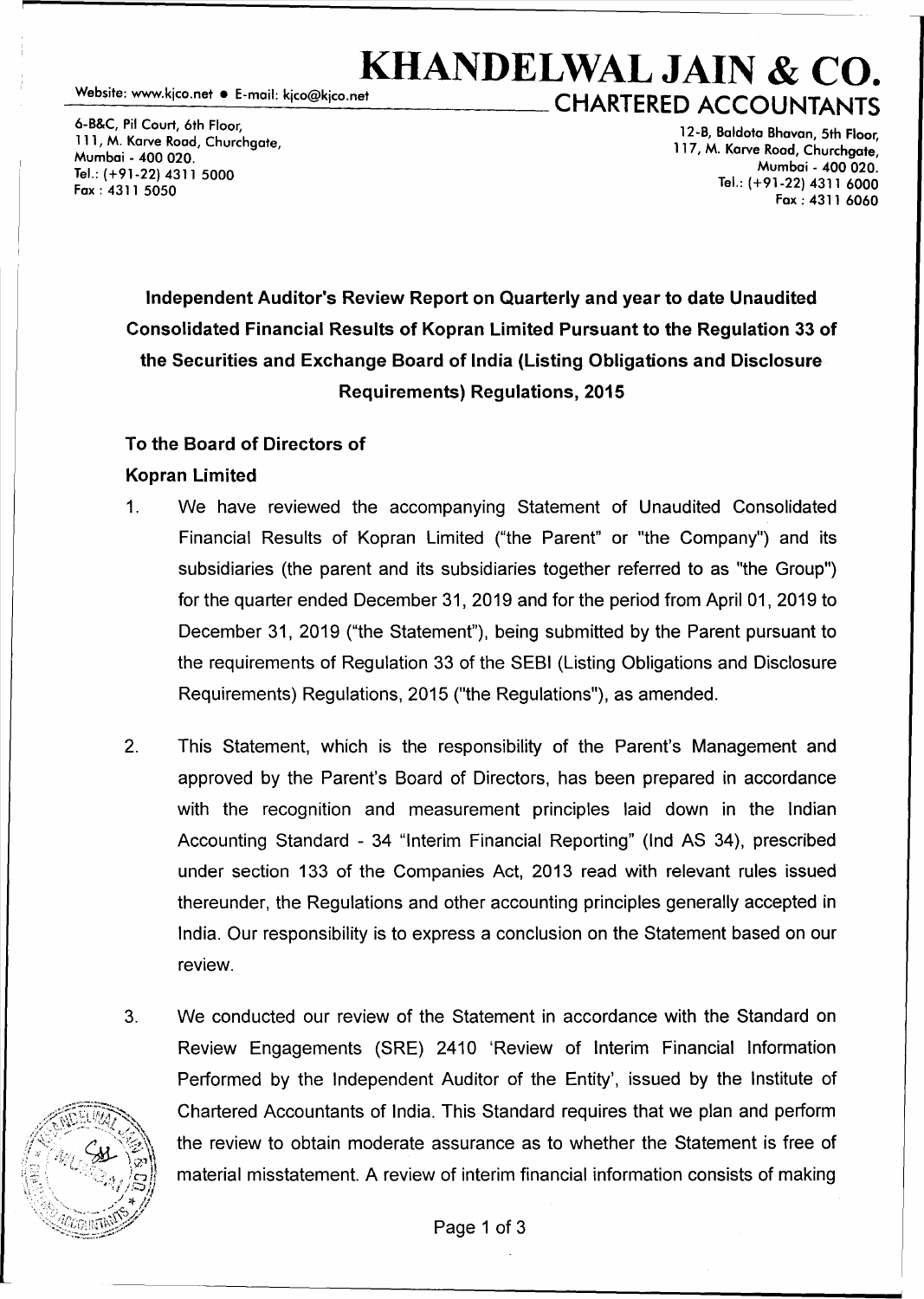### **KHANDELWAL JAIN & CO.** CONTINUATION SHEET

CHARTERED ACCOUNTANTS

inquiries, primarily of persons responsible for financial and accounting matters and applying analytical and other review procedures. A review is substantially less in scope than an audit conducted in accordance with Standards on Auditing and consequently, does not enable us to obtain assurance that we would become aware of all significant matters that might be identified in an audit. Accordingly, we do not express an audit opinion.

We also performed procedures in accordance with the Circular issued by the Securities and Exchange Board of India under Regulation 33 (8) of the SEBI (Listing Obligations and Disclosure Requirements) Regulations, 2015, as amended, to the extent applicable.

- 4. The Statement includes the results of the following subsidiaries:
	- Kopran Research Laboratories Limited
	- Kopran Lifesciences Limited
	- Kopran (HK) Limited
	- Kopran (UK) Limited
- 5. Based on our review conducted and procedures performed as stated in paragraph 3 above and based on the consideration of the review reports of other auditors referred to in paragraph 6 below, nothing has come to our attention that causes us to believe that the accompanying Statement, prepared in accordance with the recognition and measurement principles laid down in the aforesaid Indian Accounting Standard specified under section 133 of the Companies Act, 2013 and other accounting principles generally accepted in India, has not disclosed the information required to be disclosed in terms of Regulation 33 of the SEBI (Listing Obligations and Disclosure Requirements) Regulations, 2015, as amended, including the manner in which it is to be disclosed, or that it contains any material misstatement.
- 6(a) We did not review the interim financial information of 2 subsidiaries included in the consolidated unaudited financial results, whose' interim financial information, before consolidation adjustments, reflect total revenues of Rs. 4,852.02 lakhs and Rs. 14,291.60 lakhs, total net profit after tax of Rs. 7.80 lakhs Rs. 451.96 lakhs and total comprehensive income of Rs. 5.07 lakhs and Rs. 443.76 lakhs for the quarter ended December 31, 2019 and for the period from April 01, 2019 to December 31, 2019, respectively, as considered in the consolidated unaudited